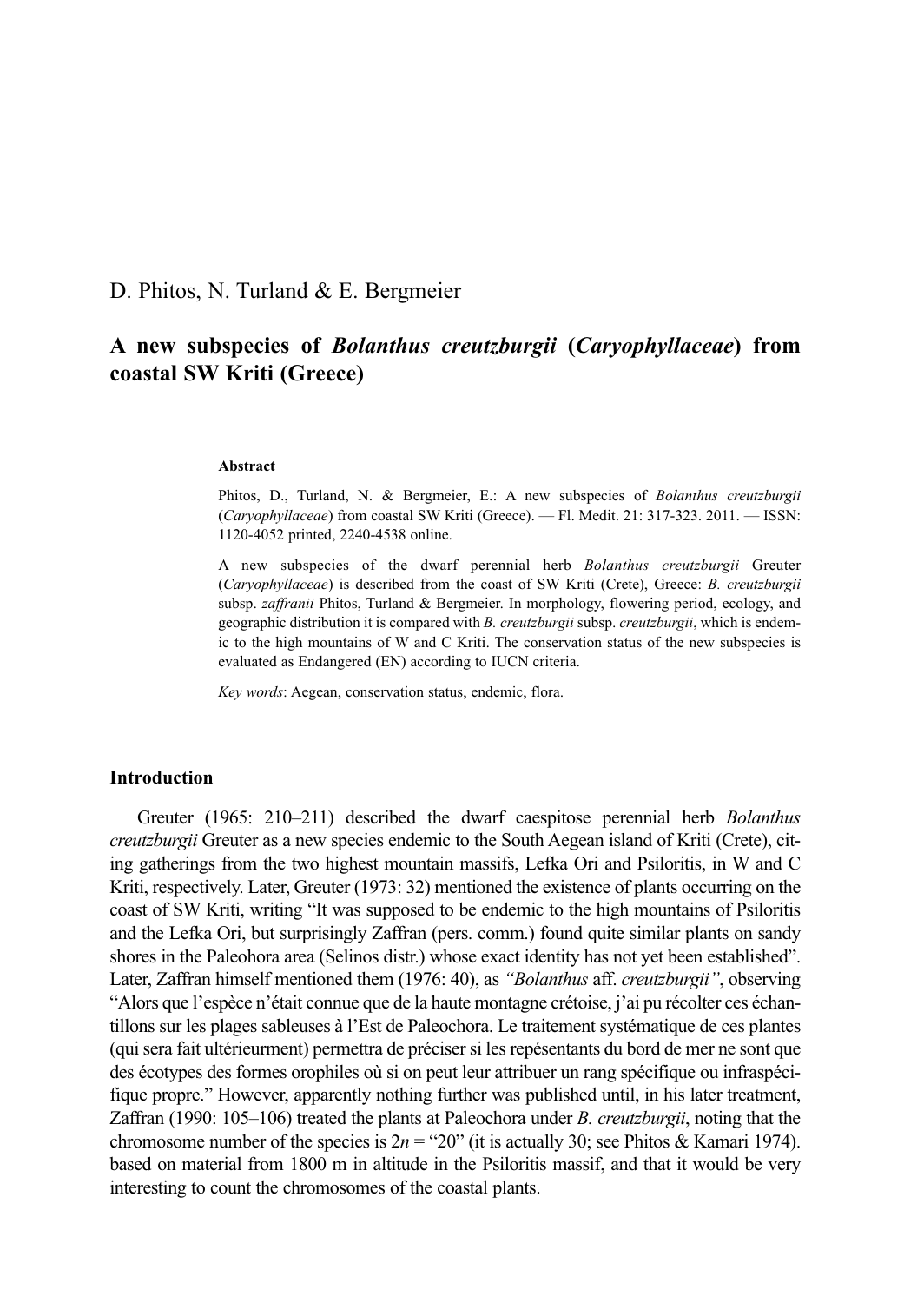Barkoudah & Akeroyd (1993) mentioned that the plants from Paleochora "seem to belong within [*Bolanthus creutzburgii*], but require further investigation." and Turland & al. (1993: 45) wrote that the record of *B. creutzburgii* from Paleochora "seems unlikely because of its low altitude; it requires confirmation." Phitos (1997) noted the occurrence of *B. creutzburgii* at Paleochora as well as in the Lefka Ori and Psiloritis massifs and mapped it from all three areas (l.c.: map 632). Turland (in Fielding & Turland 2005: 108) wrote that the population at Paleochora "should be checked to verify whether it is true *B. creutzburgii* or another taxon (perhaps *B. fruticulosus*, which occurs in southern Peloponnisos and Kithira; compare this with *Tulipa goulimyi*, which is similarly distributed but also occurs in westernmost Crete)." Turland's speculation about *B. fruticulosus* (Bory & Chaub.) Barkoudah was based on geographic distribution only. When the plants from Paleochora are compared with *B. fruticulosus*, they are clearly not conspecific. Turland (2009) later noted that, although it seemed unlikely that the report from Paleochora would be *B. creutzburgii*, because of the low altitude, the plants had been confirmed as that species in April 2009 (see below), but more investigation was required.

On 31 March 2009, while conducting field work on the beaches of Kriti and the islands to the south, the second and third authors, together with Th. Constantinidis and R. Lansdown, searched the coast E of Paleochora with the goal of finding the *Bolanthus*. We followed a gravel road running eastward along the coast, branching off from the asphalt road that turns inland to Anidri. After only a short distance we found an open area by the sea with sandy ground among large rocks on the seaward side of the road and a steep rocky slope on the landward side. We found the *Bolanthus* here almost immediately. Some plants had a few flowers open, but most were still in the bud stage. We made a preliminary gathering (one specimen), took detailed macro digital photographs (Fig. 1), recorded ecological data, and determined the precise location by GPS. We deferred collecting further material for a few days, returning on 4 April, when we found more plants with open flowers. We made a second gathering of three herbarium specimens and a DNA sample (leafy stems dried in silica gel, at MO).

Our initial observation was that these coastal plants have laxly dichotomous, cymose inflorescences with a solitary flower at each node. By contrast, the *Bolanthus creutzburgii* we had seen in the high mountains of Kriti has flowers in capitate clusters with at least two flowers per node. We also noticed that the limb of the petals of the coastal plants appeared considerably shorter than that of the high-mountain plants, being  $\pm$  semiorbicular rather than oblong-ovate, although this could have been because anthesis was at an early stage, after which the petal limb could have enlarged. Subsequent comparison of our specimens with herbarium material previously collected from the Lefka Ori and Psiloritis massifs revealed another morphological difference: the indumentum of the high-mountain plants is a mixture of eglandular and glandular hairs, whereas the plants from Paleochora have predominantly eglandular hairs, with scattered (sometimes very few) glandular hairs intermixed on the upper part of the plant, especially on the calyces. These observations have convinced us that the coastal plants at Paleochora represent a taxon clearly very similar to, but morphologically, ecologically, and geographically distinct from, typical *B. creutzburgii*. Indeed, Phitos (1997) recognized two subspecies of *B. chelmicus* Phitos based on differences in indumentum that somewhat parallel the case of *B. creutzburgii*, viz. subsp. *meteoricus* Phitos: "pubescent, with a mixture of long glandular and eglandular hairs in upper part" and subsp. *chelmicus*: "puberulent, also with long eglandular and sparse glandular hairs, mainly in upper part".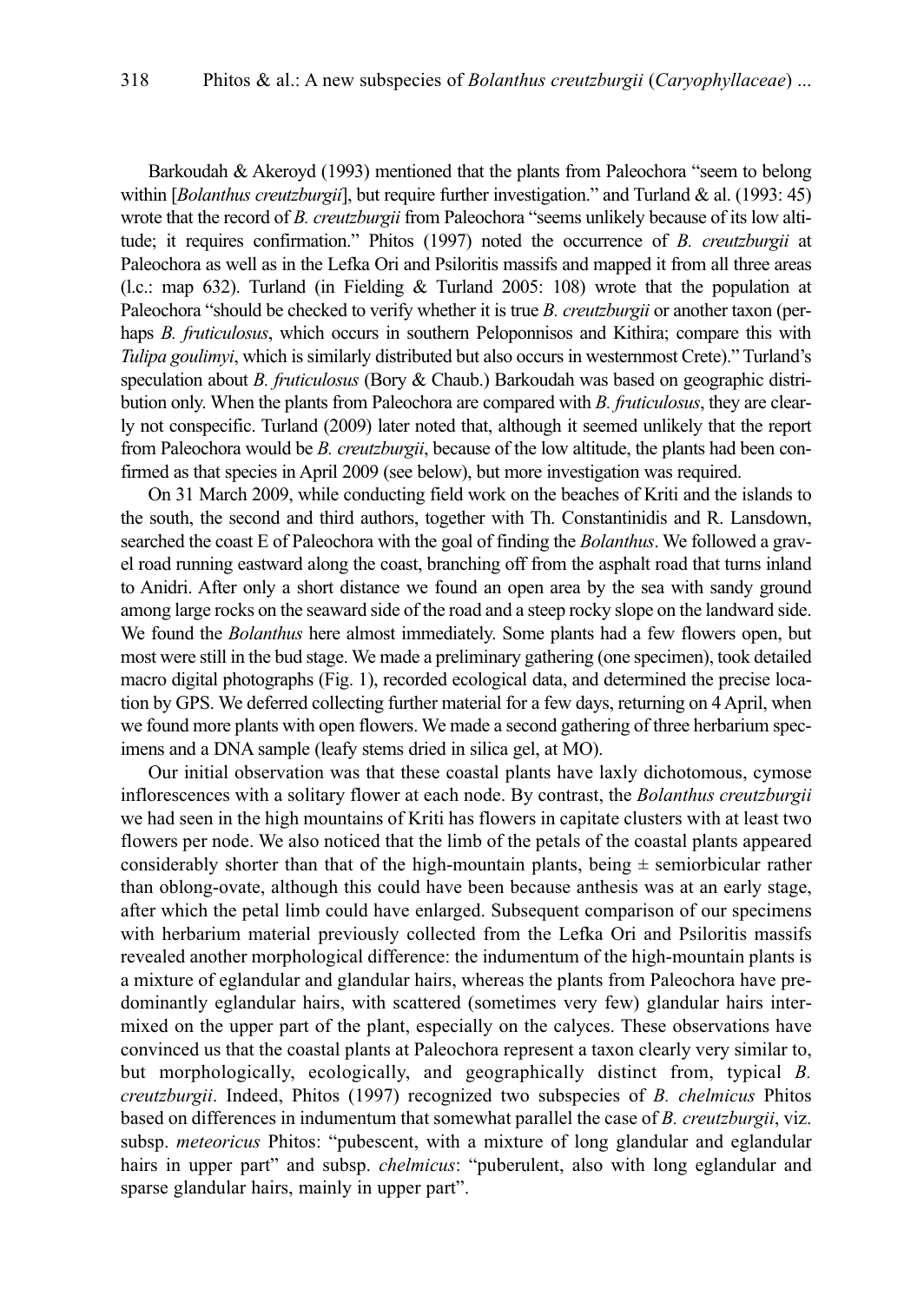# *Bolanthus creutzburgii* subsp. *zaffranii* Phitos, Turland & Bergmeier, **subsp. nov. – Fig. 1.**

**Type:** Greece, Kriti, Nomos Chanion, Eparchia Selinou: coast 2 km ENE of Paleochora, 35°14'23.6"N, 23°42'20.1"E, sea level, semi-consolidated sandy-stony beach, 4 April 2009, *E. Bergmeier, Th. Constantinidis, R. Lansdown, & N. Turland sub N. Turland 1841* (holotype: UPA; isotypes: MO [accession no. 6247480], PAL).

**Diagnosis:** *Bolanthi creutzburgii* subspeciei typicae similis, differt autem indumento praecipue eglanduloso superne, praesertim in calycibus, pilis glandulosis sparsis vel rarissimis intermixtis (nec glanduloso cum eglanduloso undique pari modo mixto) atque inflorescentia laxe dichotoma, flore in quoque nodo solitario, internodio supra florem infimum 4.5–6 mm longo (nec fasciculata 2–10-flora, floribus in quoque nodo saltem binis, internodiis omnibus brevissimis).

### *Description of the species and distinguishing features of the two subspecies*

*Bolanthus creutzburgii*. Dwarf caespitose perennial herb, woody at base; stems and leaves when young, bracts, pedicels, and calyces densely and minutely pubescent with patent or slightly recurved eglandular hairs (mostly 0.05–0.2 mm, but to 0.5 mm at leaf and calyx apices) and very few to many glandular hairs (ca. 0.2 mm) intermixed; stems and leaves of previous year almost glabrous. Stems ascending to erect, 1.5–6 cm. Leaves and bracts opposite, oblanceolate or narrowly oblanceolate to spatulate, 2–10.5  $\times$  0.5–3 mm, bases connate. Inflorescence cymose, bracteate, either forming a 2–10flowered capitate cluster with at least 2 flowers per node (internodes above lowest flower much shortened) or laxly dichotomous with only 1 flower per node (internodes above lowest flower 4.5–6 mm); bracts  $\pm$  equalling calyx; pedicels 1–2 mm or almost absent. Calyx ellipsoid,  $2.5-4 \times 1-1.4$  mm; tube 5-ribbed, ribs tinged deep purplish, herbaceous, commissures whitish, scarious; teeth narrowly triangular, apex subacute. Petals 5, linear-spatulate, exceeding calyx; limb whitish with transverse deep purple stripe near middle or base, oblong-ovate or  $\pm$  semiorbicular. Stamens 10. Ovary unilocular; styles 2. Capsule [seen only in subsp. *creutzburgii*] sessile, ovoid-ellipsoid,  $\pm$  equalling calyx, dehiscing by 4 teeth. Seeds black, comma-shaped, 0.8–1.1  $\times$  0.5–0.7 mm, minutely papillose.

*Bolanthus creutzburgii* subsp. *creutzburgii*. Indumentum a mixture of eglandular and glandular hairs. Inflorescence forming a 2–10-flowered capitate cluster with at least 2 flowers per node; internodes above lowest flower much shortened.

*Bolanthus creutzburgii* subsp. *zaffranii*. Indumentum predominantly of eglandular hairs, with scattered (sometimes very few) glandular hairs intermixed on upper part of plant especially on calyces. Inflorescence laxly dichotomous with only 1 flower per node; internodes above lowest flower 4.5–6 mm.

# *Flowering period*

*Bolanthus creutzburgii* subsp. *zaffranii* flowers from the end of March into April, and possibly later; subsp. *creutzburgii* flowers from May to July.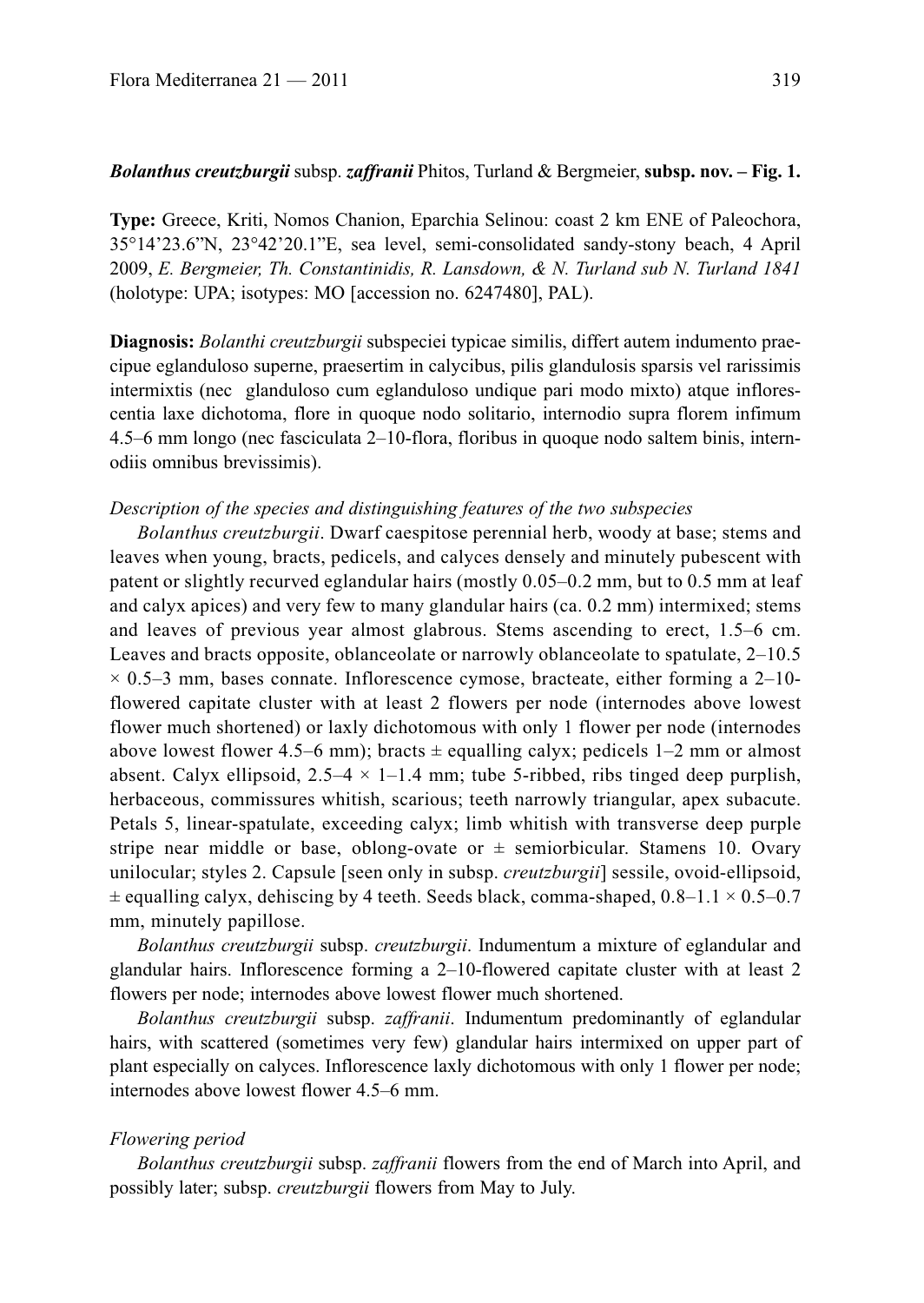

Fig. 1. Flowering shoots of *Bolanthus creutzburgii* subsp. *zaffranii* photographed at the type locality on 31 March 2009.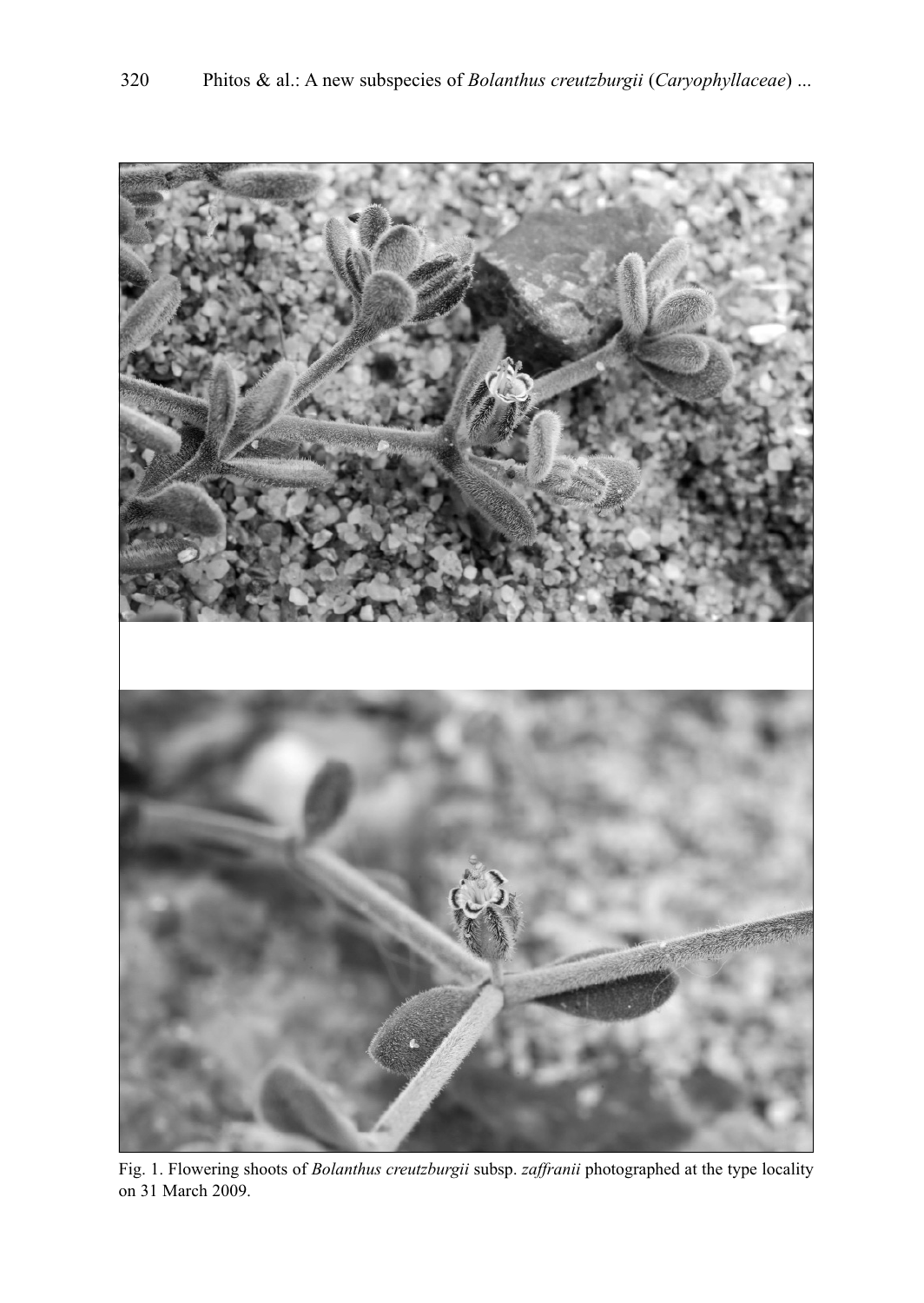#### *Ecology*

The environment of *Bolanthus creutzburgii* subsp. *zaffranii* may be characterized as follows: sedimentary rock, screes and boulders, consisting of limestone and sandstone conglomerate with calcareous cementing material. The soil is sandy and skeletal. The vegetation is very open (15% or less) with scattered plants. It is grazed. Co-occurring perennials are: *Anthyllis hermanniae* L., *Aristida caerulescens* Desf., *Hyparrhenia hirta* (L.) Stapf, *Phagnalon rupestre* subsp. *graecum* (Boiss. & Heldr.) Batt., *Satureja thymbra* L., and *Thymbra capitata* (L.) Cav. (*Coridothymus capitatus*(L.) Rchb. f.). Co-occurring annuals are, among others, *Anisantha fasciculata* (C. Presl) Nevski (*Bromus fasciculatus* C. Presl), *Chaenorhinum rubrifolium* (Robill. & Castagne ex DC.) Fourr., *Filago aegaea* subsp. *aristata* Wagenitz and *Silene colorata* Poir.

By contrast, the geological and habitat conditions of *Bolanthus creutzburgii* subsp. *creutzburgii* are rocky places, crevices, and screes with metamorphic crystalline limestone and dolomite at altitudes of 750–2100 m. Associated taxa include *Asperula idaea* Halácsy, *Centaurea idaea* Boiss. & Heldr., *Crepis sibthorpiana* Boiss. & Heldr., *Erica manipuliflora* Salisb., *Euphorbia herniariifolia* Willd., *Fumana paphlagonica* subsp. *alpina* (Janch.) Greuter, *Helianthemum hymettium* Boiss. & Heldr., *Hypochaeris tenuiflora* (Boiss.) Boiss., *Lomelosia sphaciotica* (Roem. & Schult.) Greuter & Burdet, *Micromeria hispida* Boiss. & Heldr. ex Benth., *Muscari spreitzenhoferi* (Heldr. ex Osterm.) Vierh., *Pimpinella depressa* (Sieber ex Spreng.) DC., *Prunus prostrata* Labill., *Putoria calabrica* (L. f.) DC., *Satureja spinosa* L., and *Scutellaria hirta* Sm., several of which are also endemic to Kriti.

# *Distribution*

The new species is locally endemic to the coast of SW Kriti; the typical subspecies is endemic to the Lefka Ori and Psiloritis massifs of W and C Kriti (Fig. 2).

# *Conservation status*

The population of *Bolanthus creutzburgii* subsp. *zaffranii* is apparently restricted to a single locality. Precise data on the size of the population are not yet known. Only a few mature individuals were observed at the type locality in 2009, but the surrounding similar habitat was not searched exhaustively. It seems likely that more than 50 mature individuals exist, but perhaps fewer than 250. The known area of occupancy and extent of occurrence are both less than 1 km2. We are not aware of a continuing decline or extreme fluctuations in extent of occurrence, area of occupancy, area or extent and/or quality of habitat, number of locations or subpopulations, or numbers of mature individuals. However, the subspecies is potentially threatened by coastal erosion by the sea during storms, widening of the gravel road that runs through the population, over-grazing by sheep, over-collecting by botanists, and tourism-related development along the coast. Based on the currently available data, the category Endangered (EN) is proposed (IUCN 2001), meeting criterion D (population size estimated to number fewer than 250 mature individuals).

Turland (2009) evaluated the conservation status of *Bolanthus creutzburgii* subsp. *creutzburgii* as Vulnerable (VU), meeting criteria D1+2.

### *Etymology*

The subspecific epithet honours French phytosociologist Jacques Zaffran, the original discoverer of the population here described as a new subspecies.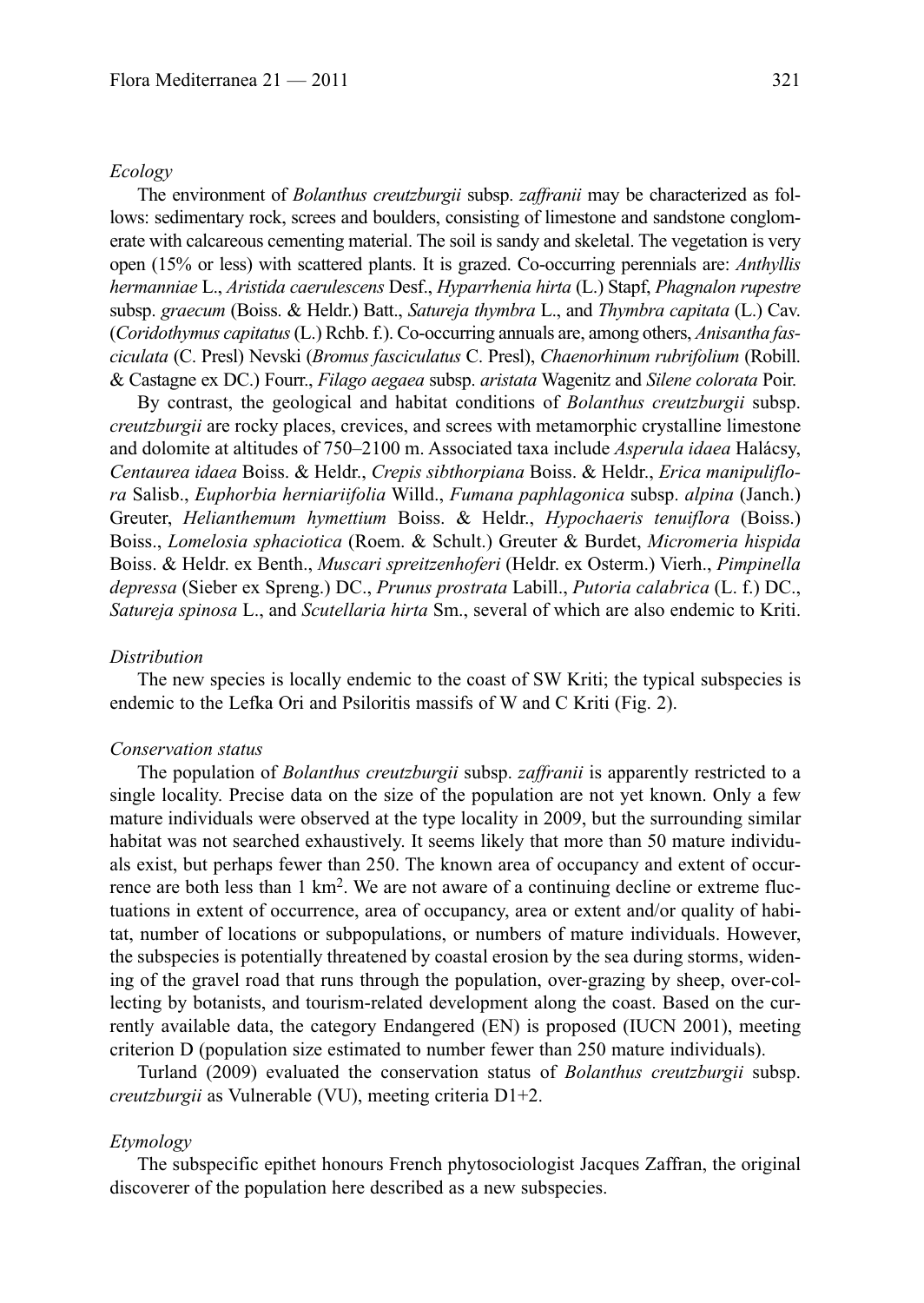

Fig. 2. The South Aegean island of Kriti showing the distributions of *Bolanthus creutzburgii* subsp. zaffranii (▲) and *B. creutzburgii* subsp. *creutzburgii* (■).

# *Additional specimens examined*

*Bolanthus creutzburgii* subsp. *zaffranii*. Same locality as the type gathering, 31 Mar 2009, *E. Bergmeier 09-1* (paratype of subsp. *zaffranii*: herb. Bergmeier [currently at GOET]).

*Bolanthus creutzburgii* subsp. *creutzburgii*. Greece, Crete, Nomos Chanion, Eparchia Sfakion: Lefka Ori, N end of Amoutsera valley N of Anopoli, "unnamed peak" [Pavlia] 1.25 km SE of Mt Grias Soros, [35°18′26″N, 24°04′23″E], 1950 m, shaded crevice of calcareous rock, 30 Jun 1994, *N. Turland 800* (BM [bar code 98233]); "Talkessel zw. den Bergen Kakòvoli u. Kàstro", [35°17′30″N, 24°06′00″E], 1750–1800 m, "Tripolitsa-Kalk[, a]uf schwarzen Felsbuckeln u. deren Verwitterungsschutt zerstr. u. selten", 2 Jul 1962, *W. Greuter 4837* (PAL-Greuter [digital image!]); Nomos Rethimnis, Eparchia Amariou: montes Psiloritis, supra pagum Kouroutes, [c. 35°11′N, 24°45′E], 750–950 m, in saxosis calc. silvae *Quercus coccifera*, 10 Jun 1991, *D. Phitos & G. Kamari 22016* (UPA); Eparchia Milopotamou: massif du Psiloritis, au pied du Mont Skinakas, places nues sableuses au fond de la 2e doline, [35°12′30″N, 24°53′00″E], 1500 m, 8 Jun 2000, *R. Deschatres s.n.* (PAL-Greuter [digital image!]); pass between Mt Piperos and Mt Skinakas, 35°12′19.6″N, 24°53′09.7″E, 1585 m, growing against solid rock on level rocky limestone ground with *Erica manipuliflora*, 5 Jun 2008, *N. Turland 1524* (UPA); Nomos Irakliou, Eparchia Pirgiotissis: "NW-Hang des Berges Màvri ob der Quelle Skarònero" [35°11′N, 24°49′E], 1800–1900 m, "Tripolitsa-Kalk[, a]uf Feinschuttflecken am felsigen Abhang, nicht selten", 30 Jun 1961, *W. Greuter 3733* (holotype of *B. creutzburgii* Greuter: PAL-Greuter [digital image!]).